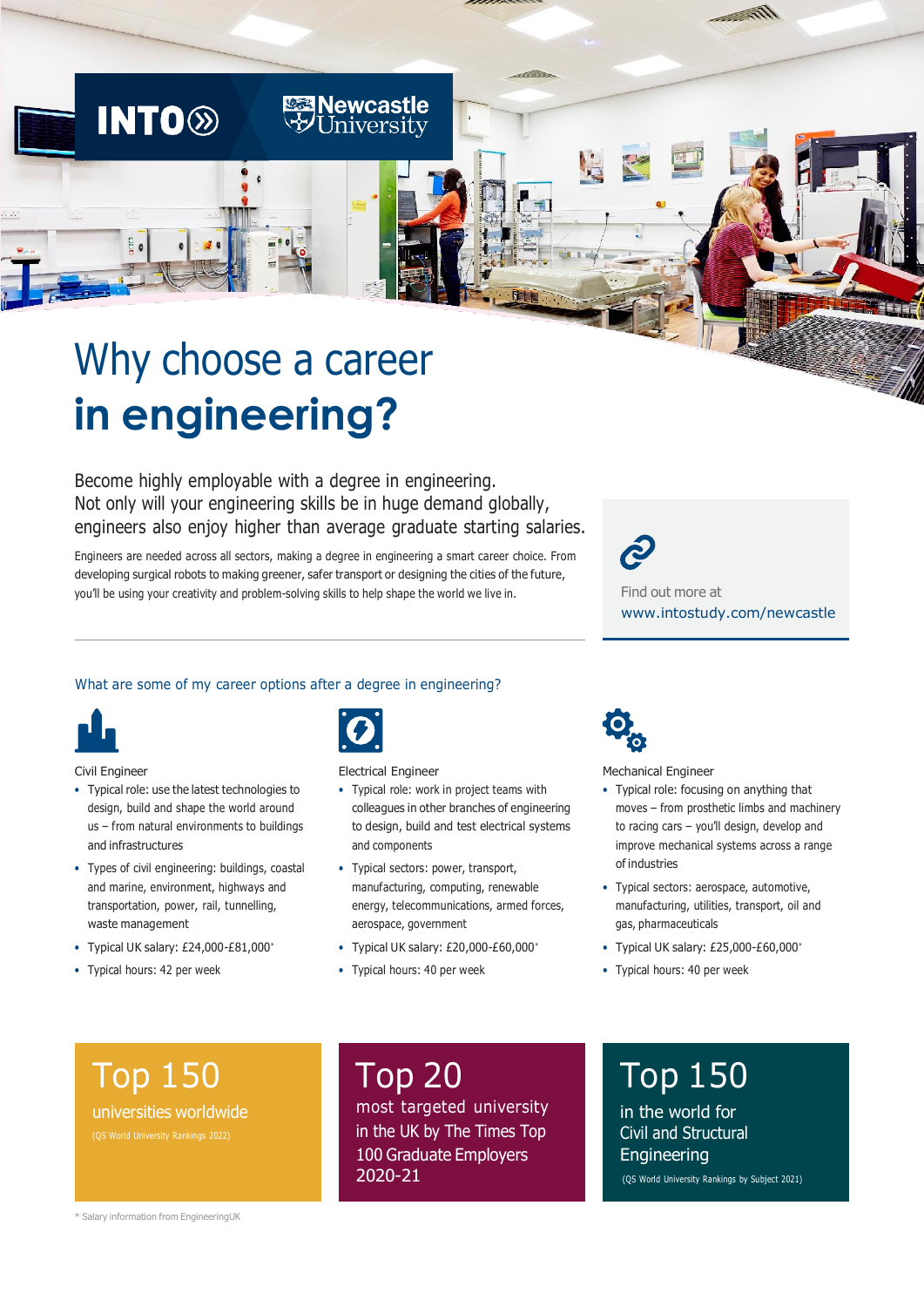# What degrees in engineering **can I take at Newcastle University?**

# Course progression options

When you start the International Year One in Engineering in September 2022, you can progress to the below degrees at Newcastle University in September 2023. The table below also provides information about module requirements and the grades you'll need to achieve in order to progress.

| Degree                                                                                 | <b>Description</b>                                                                                                                                                                                                              | English level | Final academic grade                           |
|----------------------------------------------------------------------------------------|---------------------------------------------------------------------------------------------------------------------------------------------------------------------------------------------------------------------------------|---------------|------------------------------------------------|
| Engineering MEng (Hons) with specialism<br>in Civil Engineering @                      | Study geotechnics, structural analysis and reliability, and constructional<br>management to prepare for a rewarding career as a Civil Engineer with a<br>strong understanding of our core infrastructure.                       | 65            | 40% (with a minimum of<br>40% in all subjects) |
| Engineering MEng (Hons) with specialism<br>in Electrical and Electronic Engineering CO | Explore electrical machines and drives, digital systems, industrial automation<br>and robotics, and power electronics to gain the practical skills you need to<br>analyse, design and build electrical and electronic circuits. | 65            | 40% (with a minimum of<br>40% in all subjects) |
| Engineering MEng (Hons) with specialism<br>in Mechanical Engineering CO                | After learning a broad spectrum of engineering fundamentals, you'll specialise<br>in core mechanical engineering themes such as thermodynamics, computational<br>modelling, and energy sources and storage.                     | 65            | 40% (with a minimum of<br>40% in all subjects) |

 $\bullet$  Degree option with a placement year is available. This can have different requirements.



# Specialist facilities at Newcastle University

Civil Engineering

- BE:WISE: Europe's largest wastewater treatment research facility
- Urban Observatory, collecting real-time urban data
- Geotechnical Soils Lab
- Heavy Structures Lab
- Electrical and Electronic Engineering
- Electrical Power Teaching Lab
- Merz Court Pilot Plant Laboratory
- Millennium Laboratory
- Lucas-Nuelle test rigs
- Clean-Room Microfabrication Lab

Mechanical Engineering

- Dedicated biomaterial and biotribology labs
- Micro-electromechanical systems
- 3D motion capture
- Artificial joint testing
- Gear manufacture and testing

# 3 reasons to study engineering at Newcastle University:

Graduates have gone on to work in a wide range of roles and industries, recently securing positions in organisations including ABB, Aecom, Arup, BP, Centrica, Dyson, Jaguar Land Rover, Nissan, Royal Navy, Satorius and Siemens

Leading, or part of, some engineering research centres and projects, such as: National Centre for Energy Systems Integration, UK

A track record of innovating, researching and teaching alongside industrial partners. One of only four UK universities to enjoy principal partner status with global engineering and technology giant, Siemens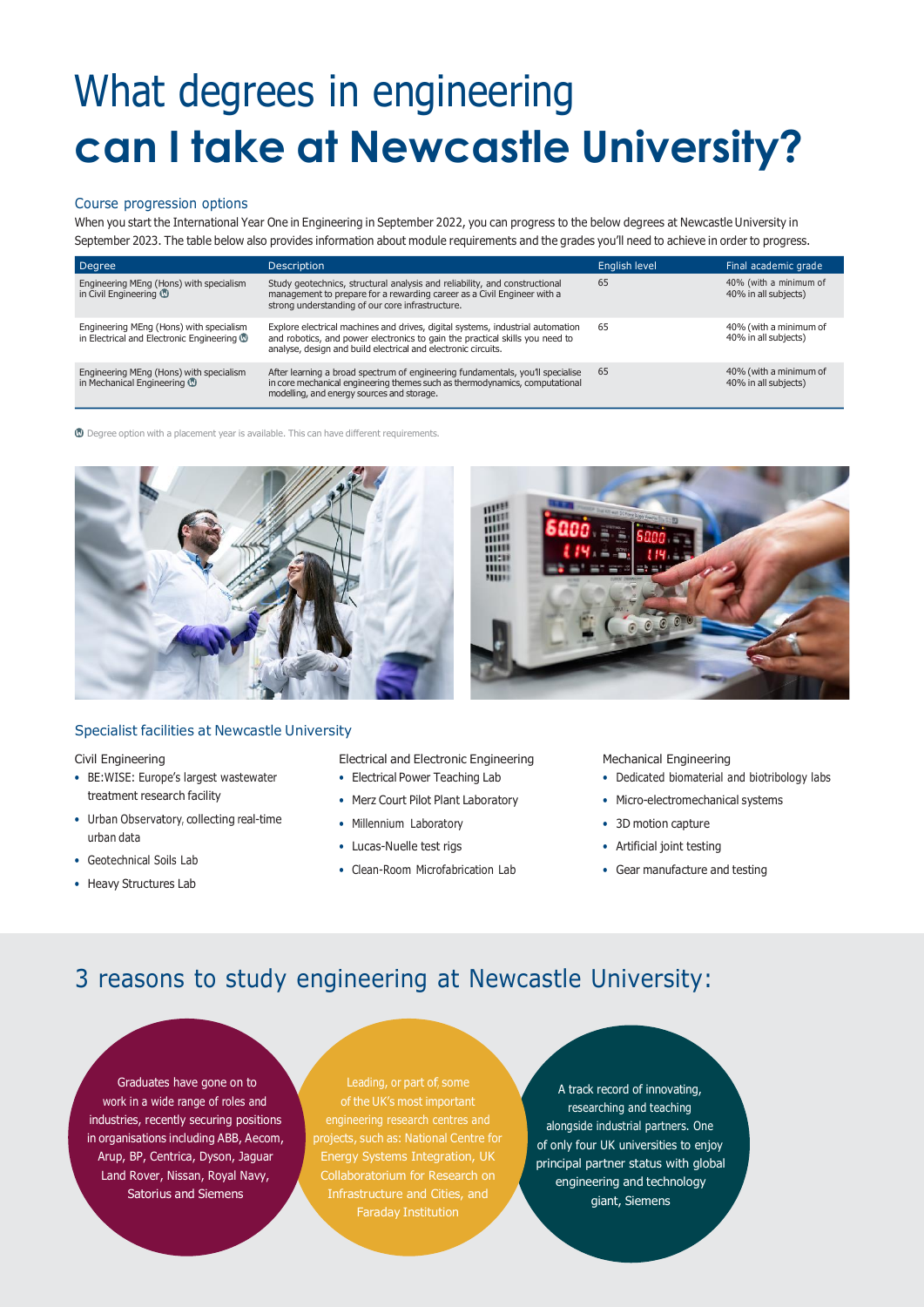# Secure your place on a degree with the **International Year One in Engineering**

This International Year One programme will prepare you for entry to Year 2 of the four-year MEng Engineering degree at Newcastle University, with the choice of specialising in Civil, Electrical and Electronic, or Mechanical Engineering.

# What is an International Year One?

Equivalent to the first year of an undergraduate degree, this programme:

- is for international students who show the potential to succeed at the University but would benefit from extra academic and English language support during the first year of their degree
- gives you the opportunity to make friends with other international students just like you
- helps you settle into life in a new country and adjust to the new education system

## Why should I take the International Year One in Engineering?

With guaranteed conditional progression to Year 2 of a degree at Newcastle University's School of Engineering, you'll build your subject knowledge and English skills through modules taught by INTO Newcastle University, with access to specialised equipment within the labs at INTO Newcastle University and the University's School of Engineering.

## What is INTO Newcastle University?

INTO Newcastle University is an international study centre at the heart of the Newcastle University campus. You'll become part of the Newcastle University student community from day one – with access to the same libraries, Students' Union and cafés as everyone else on campus. As well as contemporary classrooms and IT facilities, the Centre provides modern science labs, a Language Resource Centre and an extensive library. You'll be supported by our dedicated teachers and staff who'll ensure you get the most from your time at Newcastle University.

"The teachers prepared me well for university. It was a good introduction to writing lab reports and what to expect in exams. I really enjoyed my course, student life, and the experience of living outside my home country."

### Oirat, Kazakhstan

Project Engineer in Kazakhstan Graduate of BEng (Hons) Electrical and Electronic Engineering, Newcastle University

> **Graduate** with a UK degree in just four years



# Key facts

Course dates Mon 26 September 2022-Fri 16 June 2023

Course length 3 terms

Class hours Average of 22 hours per week

Class size 18 students maximum for English language teaching

Academic entry requirements

Satisfactory completion of A levels, or a recognised Foundation programme, or first year of an overseas university degree programme with good grades, or equivalent

English language entry requirements IELTS 5.5 (with a minimum of 5.5 in writing) or equivalent

If you do not meet the minimum English language requirements, you should apply for our Academic English course

#### Award

Successful completion of this programme leads to the initial award of Certificate of Higher Education (FHEQ Level 4) from Newcastle University

### Age requirement

17 years and above. All students must be 17 years old by 31 December of that calendar year

Tuition fees\* £21,395

Tuition fees do not include:

- enrolment fee<sup>\*</sup>: £150 (charged upon confirmation) • textbooks and other learning materials<sup>\*</sup>: £240
- $\bullet$  lab fee\*: £400
-